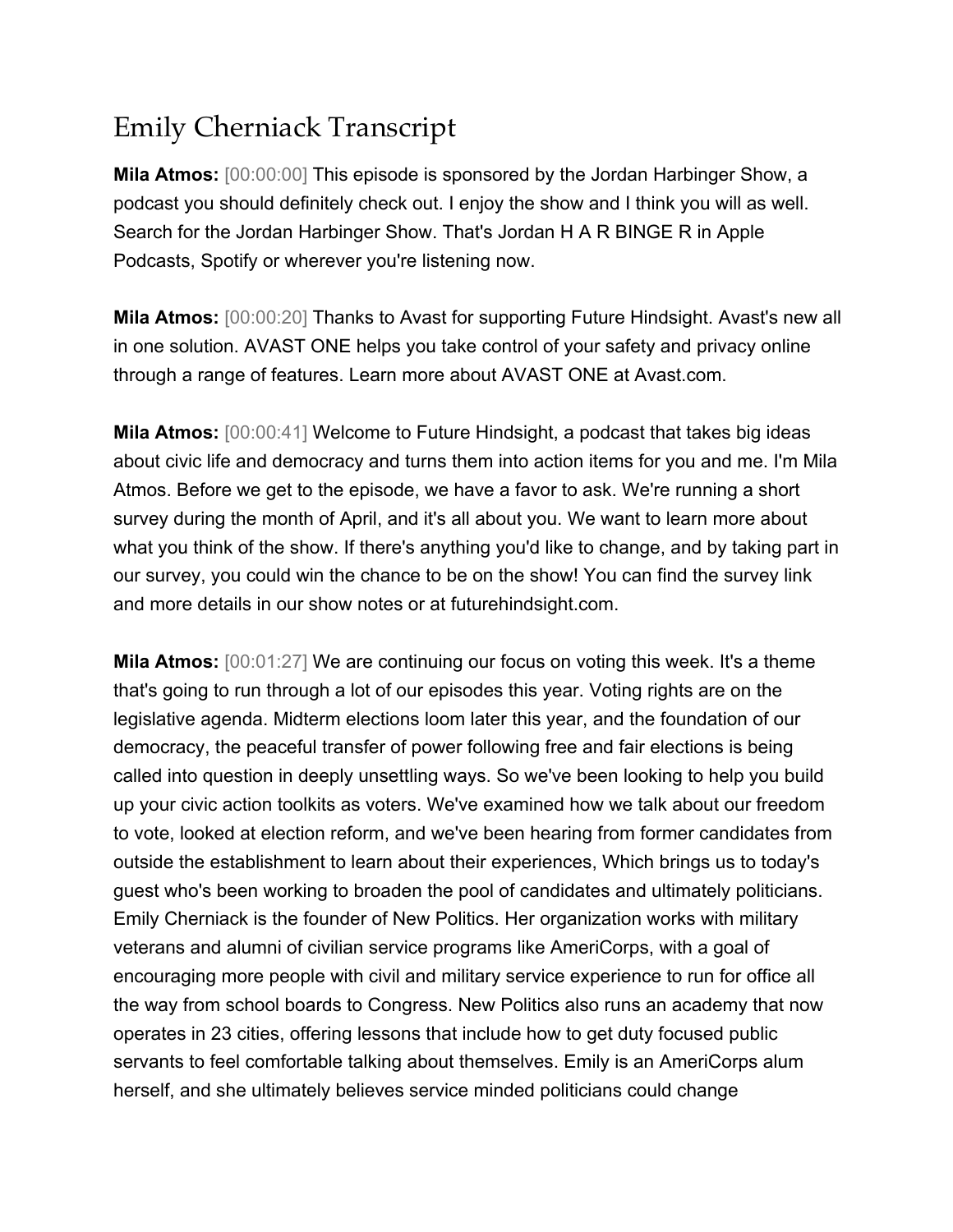government priorities. "Their frame is country and community first." Emily, thank you for joining us.

**Emily Cherniack:** [00:02:54] I'm so happy to be here. Thanks for having me.

**Mila Atmos:**  $[00:02:58]$  You're welcome. So what inspired you to found New Politics?

**Emily Cherniack:** [00:03:02] I was not political at all, growing up in and even throughout college. And I did AmeriCorps, so I was very much involved in my community, but just was not political in any way. And then my former boss, Alan Khazei, who co-founded City Year in 2009. Senator Ted Kennedy died and the seat was open in Massachusetts. So there's a special election. And Alan was like, you're going to come on the campaign. I'm running for the Senate and I need you. And I was like, I know nothing about campaigns or politics. I'm like, "I'll get coffee, I'll make copies. Like, whatever you need. But I want to be really clear. I do not know anything about campaigning." And so he kind of voluntold me that I needed to, like, be on this race with him. And it was really, you know, I talked about it like The Matrix when Keanu Reeves in the original Matrix. Now there's like the remake, but the original Matrix, when Keanu Reeves swallows the red pill and this whole world appears before him that he never knew existed. That's how I felt being on that campaign and realizing that it's such a counterintuitive, closed ecosystem, and that's really hard. There's just like significant barriers for people to figure out, and it's not easy. And so even someone like Alan, who co-founded City Year, became a model for AmeriCorps. You know, City Year is \$100 million a year organization, like Alan is incredibly successful. Despite all of his brilliance and knowledge, it was really hard for him to figure out how to be a candidate. After that experience, I really sort of started to look at and ask the question, which I never thought about before, who runs for office and how do they do that? And I realized that it's a rigged system and it really prevents transformative servant leaders from entering and being set up for success. So that's sort of what inspired me.

**Mila Atmos:** [00:04:37] Oh, awesome. So what in your mind is the biggest barrier to running in this insular system?

**Emily Cherniack:** [00:04:43] You know, it's interesting. I think a lot of people just think money like they're like, "oh, the money is a problem." And yes, it is a barrier for sure, but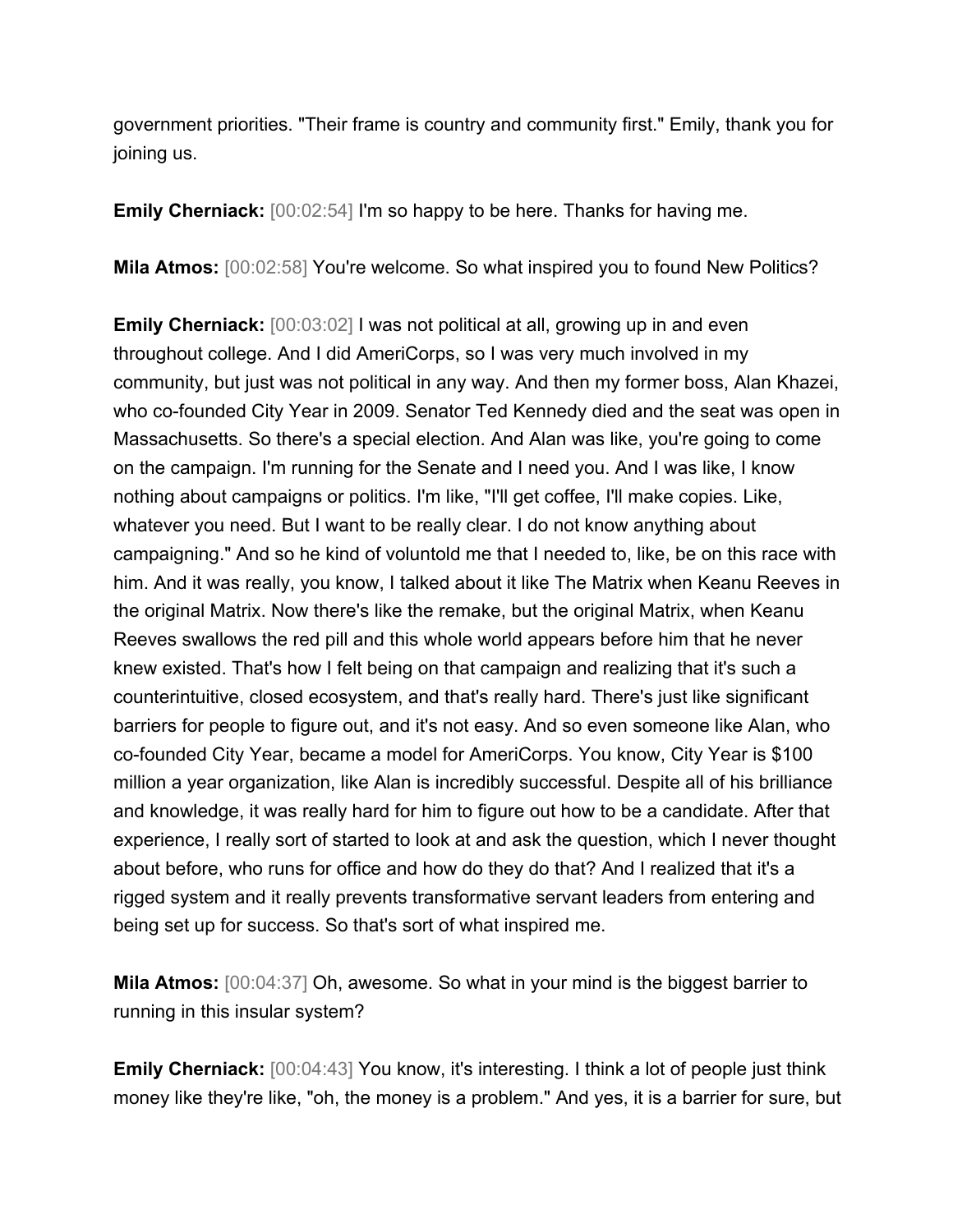actually it's a knowledge barrier. There's two, I think, equally biggest barriers. One is people's belief that they belong in the political space, that they should do it. I think there's a lot of self selection out of politics. And the second barrier equally as important is knowledge. How do I start a campaign? Who do I hire? What does that look like? What kind of consultants do I need, right? All these things that are really difficult to figure out on your own and counterintuitive. And I think that's why people are set up for failure if they even decide to run.

**Mila Atmos:**  $[00:05:20]$  So then why is a service background good for political office?

**Emily Cherniack:** [00:05:25] We're not blindly supporting all service people, but I think a lot of the experiences people have in service, the experience that these young people have between the ages of 18 and 25, they learn to work on diverse teams. They are with people from different ideologies. They are bringing people together, leading them towards a mission greater than themselves, and they have boots on the ground, problem solving experience. And so they're used to being dropped in somewhere and having to figure it out. So I just think that sort of entrepreneurial mindset and that country first, community first mindset is invaluable in political life. And I think that we make this assumption that a lot of political leaders have that experience, but they actually don't. I actually would think if you polled congressional members if they've ever led teams before, I don't think a lot of them would say yes. A lot of elected officials don't actually have those skill sets. And I think those are really invaluable and necessary in order to sort of get things done in politics.

**Mila Atmos:** [00:06:18] I want to drill down on this idea of servant leadership that you just described. Tell me more about what that looks like in ways that is different today in political leadership.

**Emily Cherniack:** [00:06:29] You know, in political leadership, if you're a servant leader, you know, the expectation is you're making decisions not for your political career. You're making decisions based on what is best for the community, what's best for your constituency. You know, Seth Moulton, who I recruited to run for Congress in 2014, always says this and it sticks with me. He said, There are a lot of smart people in Congress. My colleagues are smart. My colleagues work hard, but many of them lack courage. And I think that that is what is lacking in Congress is servant leaders are about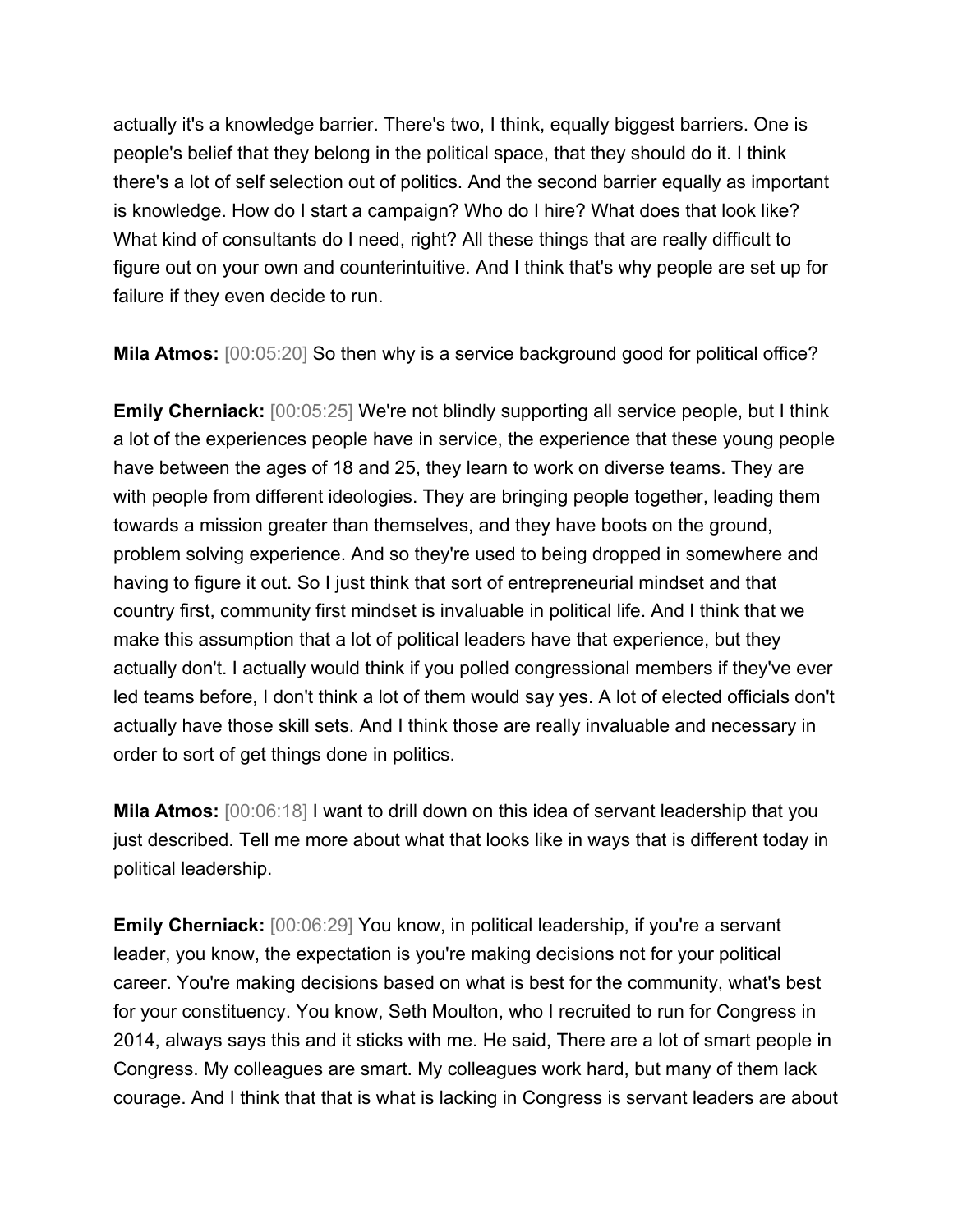having the courage to tell the truth. Having the courage to do what's right. And having the courage to do it, even if it's not popular. So I think that's really important. And I think servant leadership is ultimately about doing something that's greater than yourself. And so I think if we have more people like that in Congress or in state legislatures or in city councils, our democracy would be fundamentally different. And so I think that's what servant leadership to me means and why we need more of them in political life.

**Mila Atmos:** [00:07:26] I have a question about Seth Moulton. How has he fared in the long run? I mean, it's been I think he was elected in 2014, so it's been eight years. How has he fared in Congress, in your opinion, and how does it match up with your theory about servant leadership?

**Emily Cherniack:** [00:07:42] I mean, Seth is, you know, the ultimate servant leader. I think politics is always gives you tough lessons. And I think he's learned a lot of lessons along the way. I won't speak for him. I do know that he really loves serving. I think despite the fact that Congress is hard and there's a lot of gridlock and the climate we're in. I mean, he got elected before Trump was president. So it's been a really tough four years, I think, for everybody. But for Seth, for him, what he says is that he hasn't felt this way since he has been a marine. And I think when he was a marine, it was about serving the country and being in Congress for him is is another way to serve the country. So he really loves it.

**Mila Atmos:** [00:08:16] I'm curious. I know his race was your first race. And what did you learn from that experience in running his campaign and then subsequently helping others run their campaigns?

**Emily Cherniack:** [00:08:26] I think the two greatest lessons were, one, it's really important to stay authentic to who you are and who the candidate is. Like, you really should run the campaign that the candidate wants to run. A lot of people told us, "well, a, they were like, don't run. You know, your career is going to be over if you challenges incumbent." I mean, it was a whole bullying situation and I think really sticking to what was true about this narrative and who he was and that it's really powerful to talk about service and service to others. And I think the other thing is, no matter what, whether you run and win or run and lose, it's still an incredible leadership experience. And anyone who gets into the political arena is forever changed for the better. And they continue to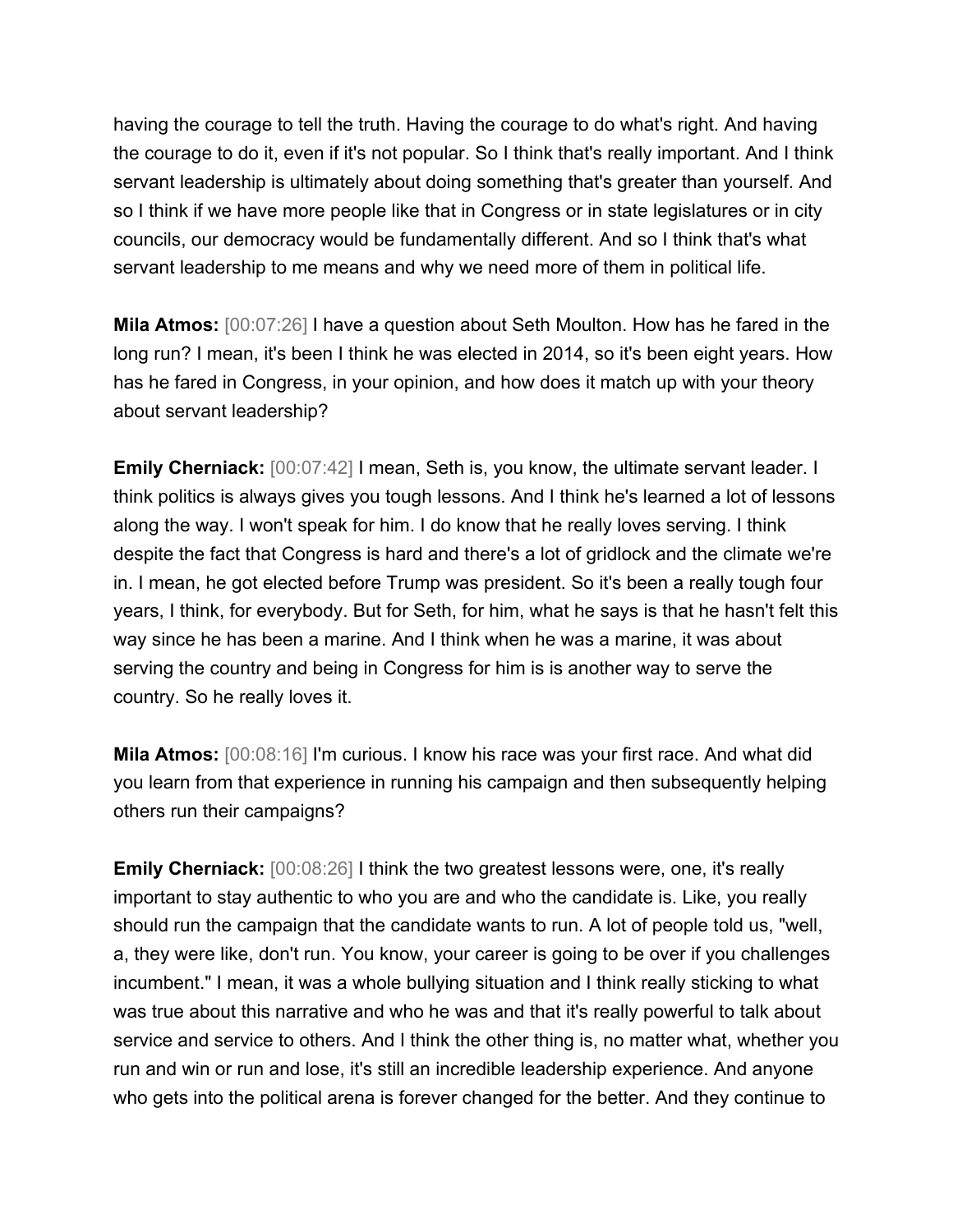be political leaders, whether they're elected or not. And so the act of just running in general helps people with their political journey and become powerful in the political space.

**Mila Atmos:** [00:09:15] Mm hmm. Yeah. Candidates that we've spoken to in the past who haven't won, they all tell us how much they love running, actually, how much they enjoy the one-on-one interaction with the voters, and how rewarding that whole experience is. You know, full stop. Running for office. So I'm interested in how you recruit candidates. Is it a tough sell or is it more that people are just looking for support and guidance?

**Emily Cherniack:** [00:09:40] It's a tough sell like. Well, there's two things. One is the people that come our way, you know, the percentage of those that are transformational servant leaders are fewer. It's sort of like when you're trying to hire for a job and the resumes that come your way or maybe not the resumes you are going to interview, but you really recruit the person that's, you know, has another job and you're trying to get them into your organization. It's this the same thing. Really the ones we want are the ones we have to recruit. And that is a hard sell. I mean, even with Seth, I had to call him and talk to him for a long time before he said yes. And especially women and people of color. You know, that is a harder sell. And so it takes a lot of work and it's a long journey. I don't think people understand. It takes years to get people to a place where they're saying yes and when they're actually filing to run for office. It could be a four year project for us.

**Mila Atmos:** [00:10:29] Oh, wow. So tell us a little bit about that four year process. Like what is your opening gambit? What do you say?

**Emily Cherniack:** [00:10:37] I always say you should run, because I think when you say to somebody, Have you ever thought about running? It's a really different dynamic. And people with service backgrounds are often like, "No, that feels really narcissistic to like do that." So it's always about asking someone to serve -- again. You know, I think you should run. Your country needs you. It's really important for our politics. And in this time. Right. And then it's a lot of them being like, I don't have a lot of - they have a lot of questions. It's a lot of worrying about finances, not only raising money, but a lot of times you can't have a job while you're running, right? So how am I going to afford my life if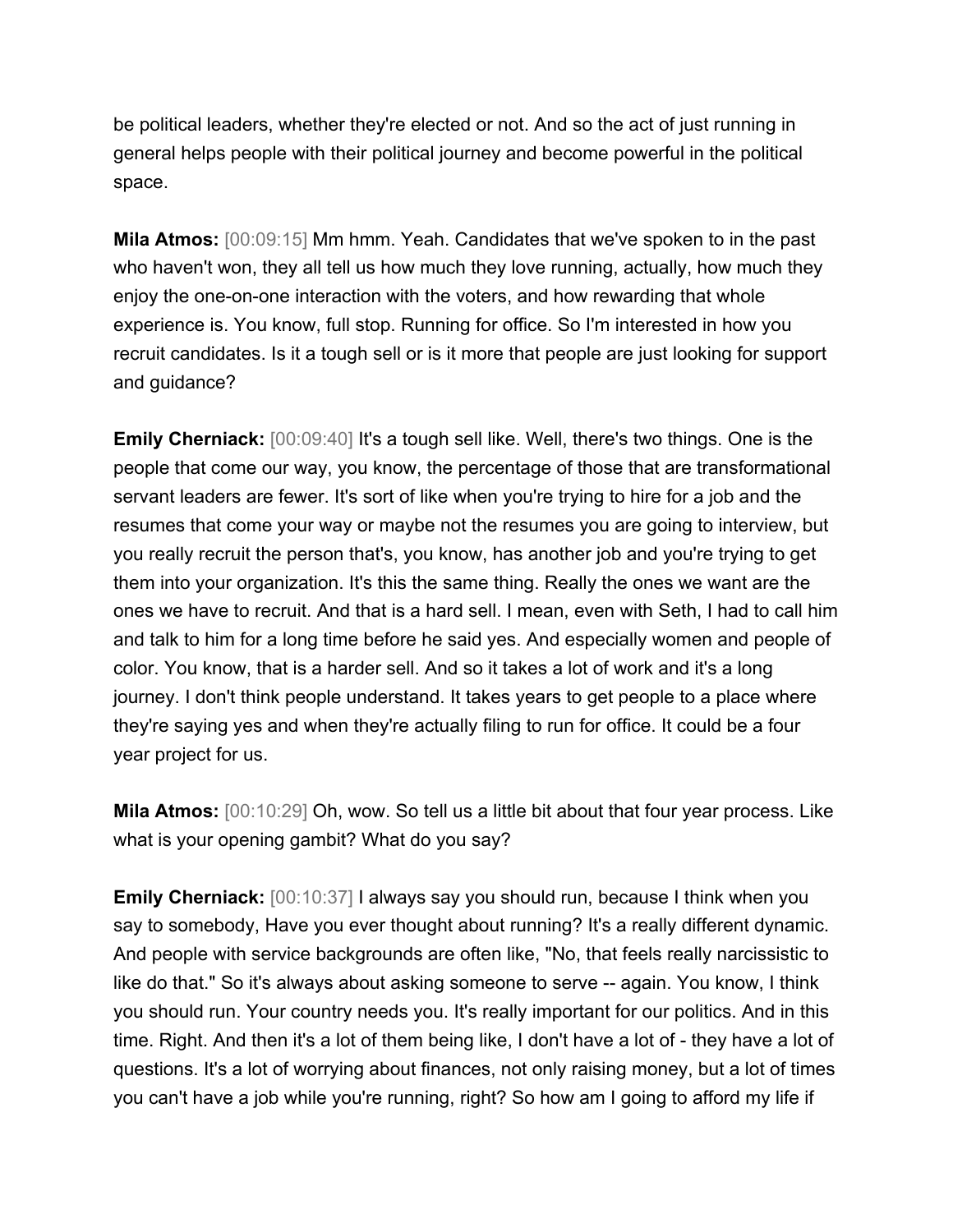I'm running for office full time and all these things? And so it's unpacking this sort of and demystifying the process for people, and that takes time. And then it's really about geography and opportunity. So part of it's just, where do I live or where am I going to live if I'm transitioning from wherever? And then what are the opportunities available to me and what do I want to run for? So that takes time for people to process and to really think about and and to really prepare. You know, the thing we always say is running for office is like the day you file is like the first day of school and the first day of school the teachers are hired. The principal's there. The supplies are in the classroom. The curriculum set. The first day of school is not starting out to get everything organized. All that prep work is really important for a candidate, and so it takes a while to sort of get there before they're actually publicly a candidate.

**Mila Atmos:** [00:11:58] So then once you persuade them to run and they have signed on and they've filed, what are some of the nuts and bolts in this? How do you train and support the people who agree to run?

**Emily Cherniack:** [00:12:11] Yeah. So the first thing that we do before they're a candidate is really get them to articulate and connect to their core values. What I saw when I was in the political space with my former boss was, I talk about it, you know, it's like the dark side, right? And there's a lot of Sith lords around. And so to stay a Jedi, you have to really be clear about who you are. And it's easy to get swayed one side to the other if you're not clear about your core values. And so getting people to really kind of be clear about that is a first step to stay centered in a really challenging political space. And then what we do is we have campaign advisors on our team, which are kind of like political sherpas, and we really help them navigate the process. And it really was clear for me when Seth, when I recruited him and he was like, okay, I'm going to do this. He went to Harvard Business School, which is like arguably one of the best business schools in the country. And he was like, I don't know how to hire a campaign manager. Like, what does that even look like? What kind of skills do I need for that person? Right. And so there's this whole ecosystem and structure and infrastructure that needs to be set up that if you don't know, you don't know. And so we really help them with that process. Hiring staff, right. What are the best consultants for you? What does it mean to hire a direct mail firm? What does it mean to hire a media firm? Right. And what are the kind of people that you want on your team? And so really helping them build that, creating fundraising systems, helping with their public narrative. So all the things, the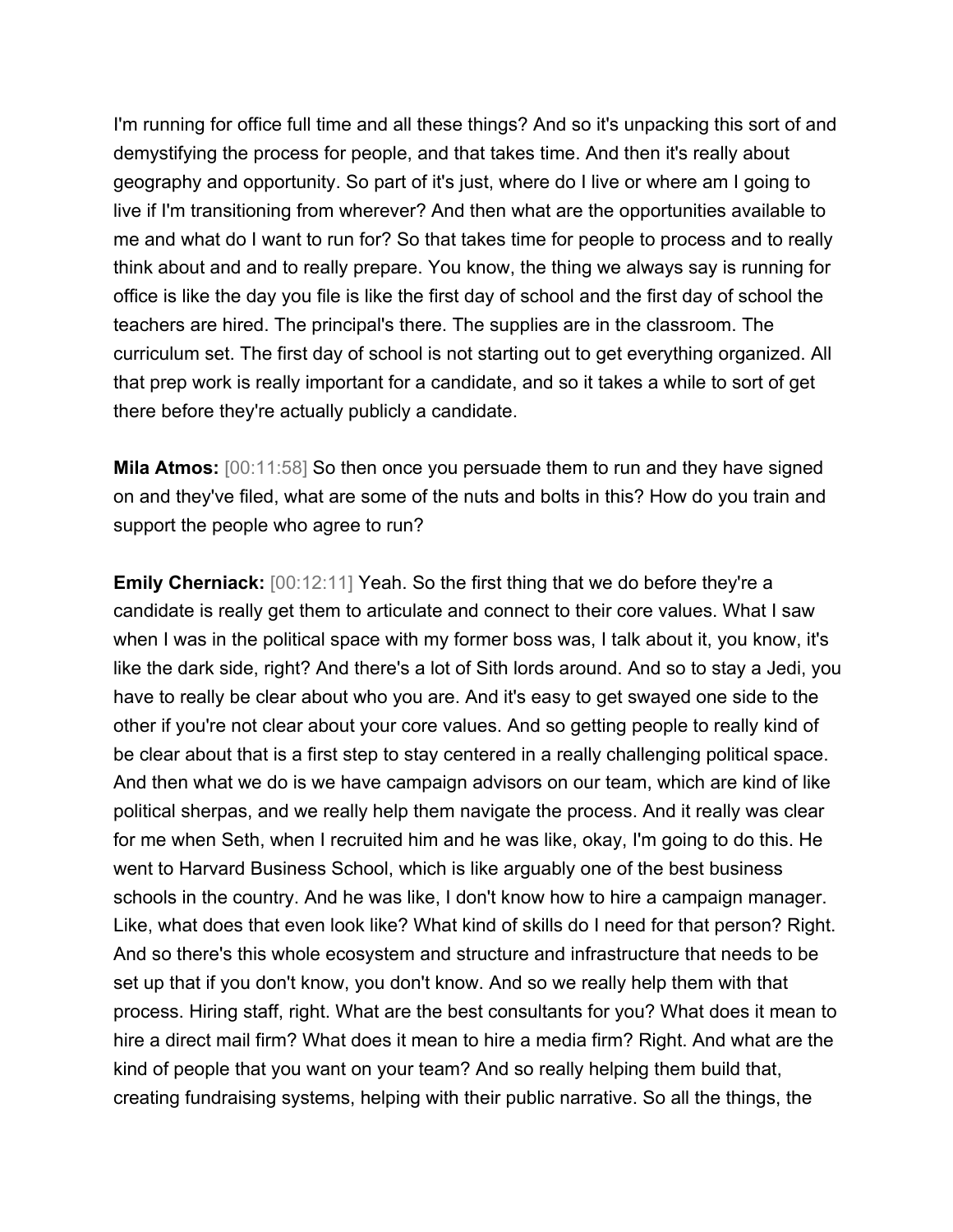nuts and bolts of what it takes to run a campaign is really what we do. So sort of a hybrid of like a VC firm and an accelerator, that's kind of our model.

**Mila Atmos:** [00:13:38] You're really talking about both running as a candidate, as a person, as a human who's going to represent others, and also basically getting this big operation off the ground and hiring people and building a team which are very difficult things to do. Both of those things are difficult in and of themselves. So I wonder, though, if in the current state of politics a service-minded person, you know, with these obstacles, I mean, this is a big undertaking the way that you're describing it, might think that, you know, achieving more in civic service is more viable than going into politics. Is that a barrier? Have you discovered that that they're like, no, you know what, I'll just go back to AmeriCorps, or I'll just go back to the military. What do they say?

**Emily Cherniack:** [00:14:20] Yes. As someone who made that false choice herself, I did AmeriCorps. I went to school in D.C. and I literally did not step one foot into Capitol Hill. I was like those political people. I mean, I was just like, they're grimy, they're, you know, narcissistic. I had a lot of feelings about that. And I was like, I'm a service person. I work with young people. And that's my role, right? I do direct service. And I made a false choice that you had to do one or the other. And and I think the biggest challenge is what I realized is that civic engagement and direct service are, you know, the lifeline of our country. And so we should always do that. But political power is what really changes the system. So I could care a lot about my young people in Boston who were, you know, struggling in these, you know, inequitable school systems. But if I didn't actually care about who was on the school board or who was the mayor or who was making these decisions that were changing and affecting the systems that they are in, then I wasn't actually doing my job as a youth worker. And so if we want to change things, it has to be about politics because they are the ones that are making the decisions about our communities. And so for anyone to say, I'm out of the game, I don't do politics, I become a total evangelist for like, if you really want to change things, you have to get elected. You have to work for electeds. You have to get engaged in the political arena because there's no other way to change our democracy and to change our policies.

**Mila Atmos:** [00:15:40] Right. Right. Yeah. Politics is for power. I totally agree. You say that servant leadership is critical to a healthy and inclusive democracy. What do you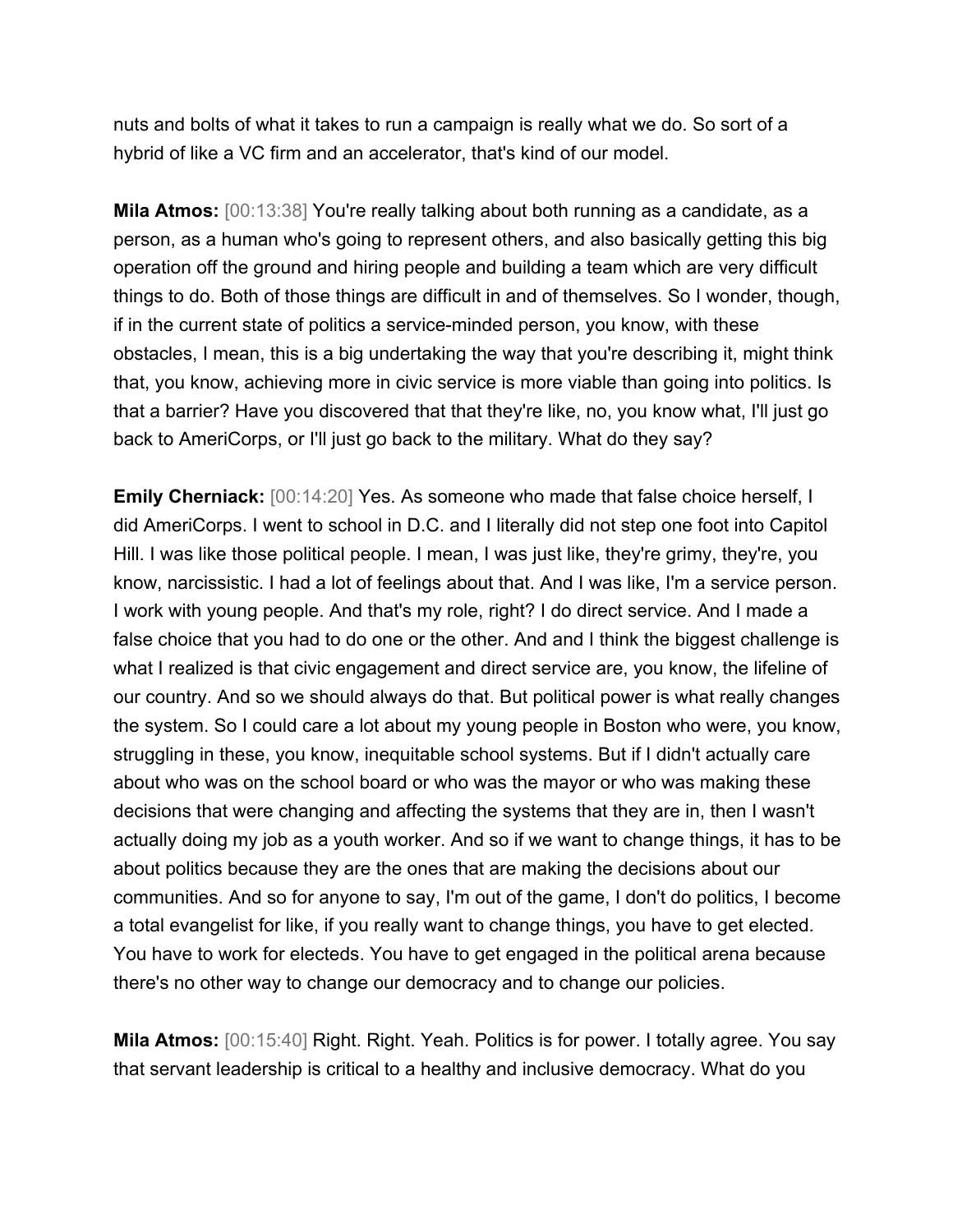think of when you're imagining a healthy, inclusive democracy? And in what ways do you think your organization can help us get there?

**Emily Cherniack:** [00:15:58] I mean, I think it's it's a representative democracy. So our elected officials should reflect our communities in which they they represent, which, you know, that's not what happens now. You know, I think that it should be an engaged and inclusive democracy is that elected leaders should actively think about how to engage and be inclusive with their constituents. A lot of times what happens now is it's just the only people that vote or the political activists are engaged. A congressional member represents a million people. You know, I would say like 30,000 vote in a primary. And if you're in a safe Democratic seat, only those 30,000 people are people you have to care about. The rest are kind of like -- whatever. Right. And so the system is set up where you don't have to actually represent everybody because not everybody votes. So I think an inclusive democracy is where everyone would vote, but also that the elected officials would think about that as everybody votes in my district, whether they do or not. You know, Mike Johnston, who was a former state senator and a Teach for America alum, he was the only state senator in Colorado that put his office in the community. It wasn't actually at the state house. He had a second one in the neighborhood, and used it as a community space. It was a convenient space for the community and it was sort of this basic idea, right? Like, why wouldn't you do that? But as a state Senator, he was the only person that did that in the state House. So just thinking differently about how are we engaging people in the political process and being inclusive? And then I think the second part of that question of New Politics, us recruiting and electing leaders like Mike Johnson who think that way and instilling that type of culture in the political arena is how we can play a role in transforming and really helping elect leaders that are representative, breaking down those barriers so that they can be successful in politics.

**Mila Atmos:** [00:17:38] We're going to take a quick break to hear from our sponsors. When we come back, Emily is going to talk to us about potential servant leaders who talk themselves out of stepping into political roles. There are citizen change makers who aren't veterans, but who have served their country and their communities. But first, thanks to the Jordan Harbinger Show, which combines in-depth interviews with some of the world's most fascinating minds, like writer Arthur Brooks on practical ways to help improve our country, starting with loving your enemies, and Michael McFaul, former United States ambassador to Russia on developing relationships, creating allies while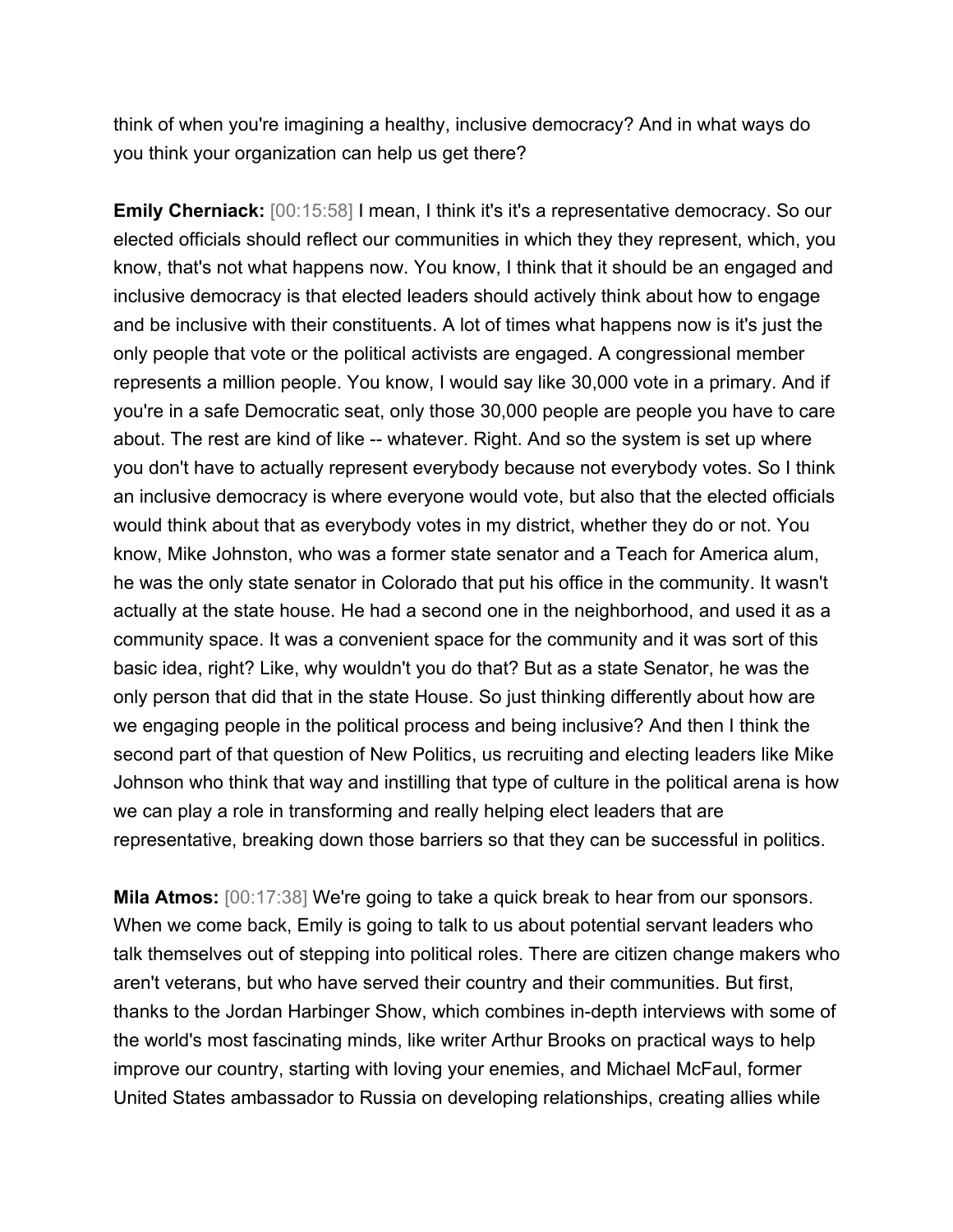under fire, and building trust, and rapport in uncomfortable situations. On the Jordan Harbinger Show, you'll learn useful advice from his heavy-hitting interviews with guests. Michael McFaul, for example, said he's still being trailed by the Russian government, and that's just the beginning. Jordan also does Feedback Friday episodes to respond to listener questions about everything from conventional conundrums like asking for a raise at work, to doozies like helping a family member escape a cult. Whether Jordan is conducting an interview or giving advice to a listener, you'll find something useful that you can apply to your own life. That could mean learning how to ask for advice the right way. Or it could just be discovering a slight mindset tweak that changes how you see the world. Search for the Jordan Harbinger Show. That's Jordan H A R BINGE R in Apple Podcasts, Spotify, or wherever you're listening now.

**Mila Atmos:** [00:19:11] Thanks also to Avast. Avast is a global leader in cybersecurity for more than 30 years and trusted by over 435 million users. It empowers you with digital safety and privacy no matter who you are, where you are, or how you connect. Enjoy the opportunities that come with being connected on your terms. Avast's new all in one solution, Avast One, helps you take control of your safety and privacy online through a range of features. Learn more about Avast One at Avast.com. Avast has a large array of features from antivirus, which stops viruses and malware from harming your devices to ransomware protection, which keeps your personal photos, documents, and other files from being changed or deleted. It also offers Smart Scan, which finds and removes viruses and fixes the most common issues through this optimization scan. And it also offers PC Speedup which manages the background data apps use and speeds up your PC. What could be better? Free and premium versions are available. My favorite feature is Avast Data Breach Monitoring. It finds out if your online accounts have been compromised or your passwords need to be changed. Avast prevents over 1.5 billion attacks every month, and with Avast One, you can confidently take control of your online world without worrying about viruses, phishing attacks, ransomware, hacking attempts, and other cybercrimes. Learn more about Avast One at Avast.com.

**Mila Atmos:** [00:20:49] And now let's return to our conversation with Emily Chernick, founder of New Politics and the New Politics Leadership Academy. I have a question about sort of the candidates with backgrounds in service as opposed to the people who are veterans. What's the difference between them in terms of how they approach running or how they become candidates and even how they are as leaders?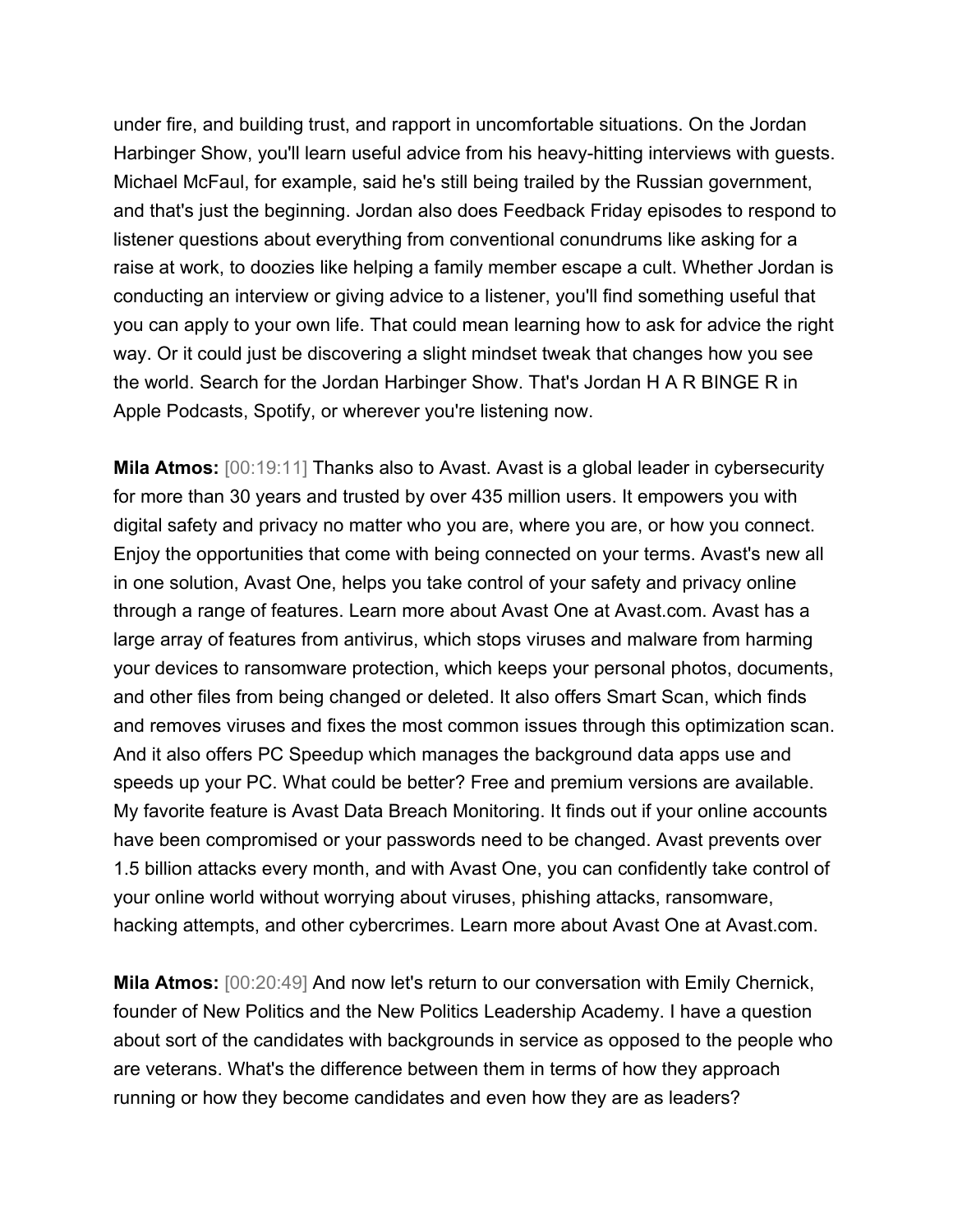**Emily Cherniack:** [00:21:13] You know, I think they're actually very similar because they've had similar experiences around working with diverse people and bringing people together. They're different in that a lot of the National Service want to run for city council, school boards, state reps, state senate. So they're much more about the domestic kind of community issues, whereas veterans are really about... You know, they kind of want to run for Congress right away because their sort of international foreign policy experience. So getting them to understand why state legislature is important is like a conversation. It's not like they think they're too good for it. It's just more that they're like, "Well, I want to. I want to talk about Ukraine right. Or I want to talk about Iraq and the war. So Congress is where I want to be." So that's the differences and we have to actually talk to National Service alumni to be like, "well, what about Congress?" Because they're like, "Well, why would I do that? You know, the education policies are at the state house level and that's what I care about." So it's just a difference of their pipelines, of where they start.

**Mila Atmos:** [00:22:05] Mm hmm. So that leads me back to the work that you said you do with them in getting them ready, about finding out what they really stand for and how they want to serve. And, you know, in the dark space where they have, you know, Siths hanging around, how do you help them with their inner work to get ready for this kind of race?

**Emily Cherniack:** [00:22:24] We do a program called Answering the Call, which is our sort of gateway into politics. And we really base it on our our chief program officer Max Klau, has a PhD from Harvard and Leadership Development, studying under Ron Heifetz, who is sort of famous for his adaptive leadership models. Otto Scharmer at MIT, his leadership model. So we kind of base our leadership development programming in real research. And the two of those professors and leaders in the space really talk about being clear and connected to who you are. So we have, the program we do, is facilitating that for them. And then staying with them along the way. We coach and we have coaches for them, leadership coaches, that kind of give them reflective space to stay centered. Because I think a lot of times in politics, reflective space and time for sort of debriefing, it's not really culturally like seen as okay. And the nonprofit space where I come from, we reflect all the time. And so it's just kind of bringing that culture into politics. So we try to do that through those ways.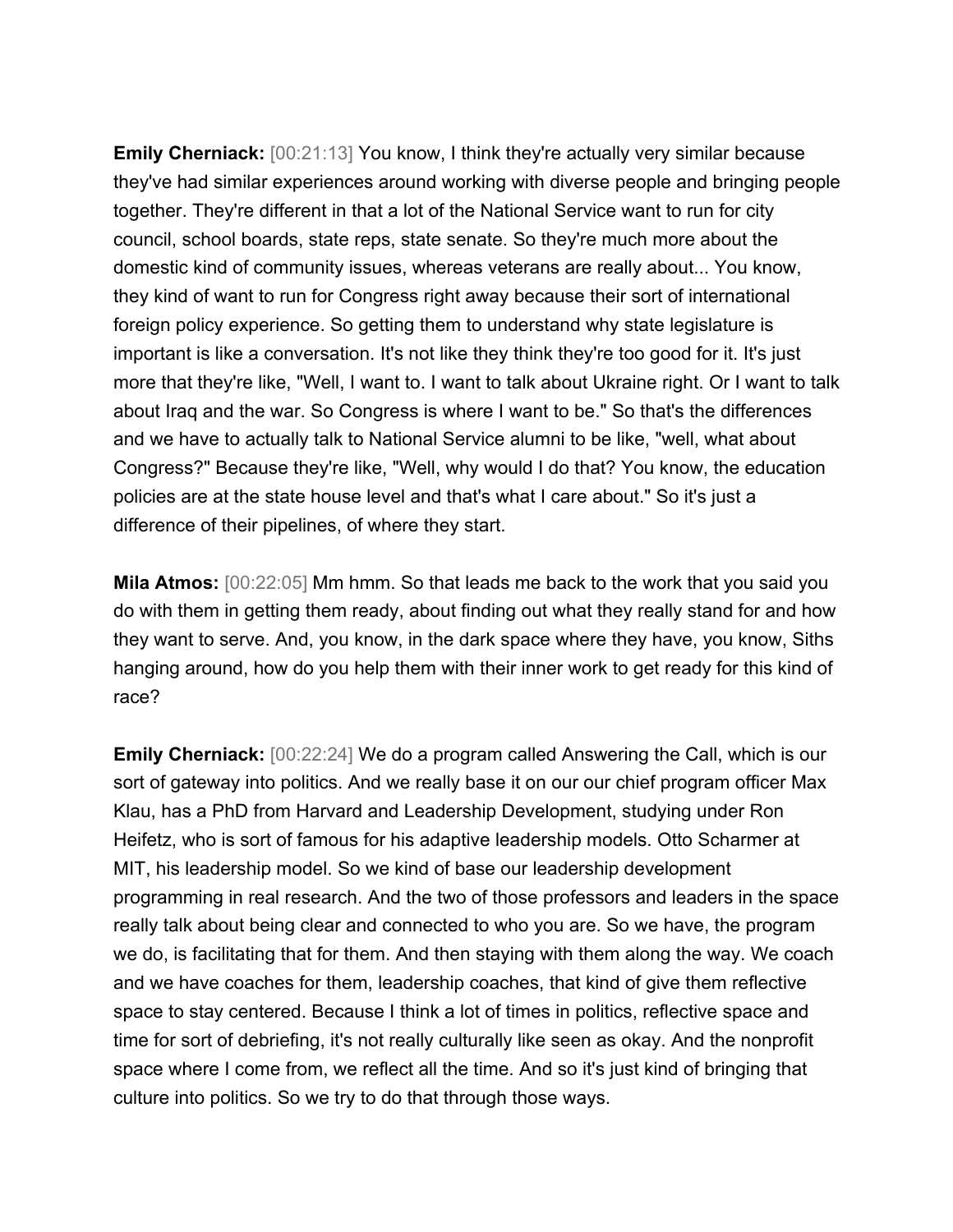**Mila Atmos:**  $[00:23:22]$  I think that's very helpful to help them to reflect. I mean, one of the things that you described is what a grind it is to be an elected official. You know, you have to show up and press the flesh and have a town hall meeting or you have to drive, you know, in inclement weather, because that's the time that was scheduled and all this. And it takes a lot of work. And if you're not convinced about what you stand for, it makes it very difficult. So I wanted to pick up on something you said about representation, because is it really the case that military service members are underrepresented in political office? I mean, it used to feel like it was a prerequisite in the post-war era. And it's still something that people campaign on. Like, you know, if you run for office and you're a veteran, that's maybe the first thing you say in your campaign literature. I know that the numbers are a lot less than they used to be in the seventies. But tell us about sort of proportionally what we're talking about.

**Emily Cherniack:** [00:24:17] Yeah. And so representation for me means two things. One is the diversity of our country. So we don't want all white people in elected positions when our country is is not that way. So I think representation in that way. But the other way is we have the lowest number of veterans in history in Congress. And I didn't know any of this till I researched the data, but I was surprised to see that in the 1970s, I think 75 to 80% of Congress had come from service backgrounds. And now we're at the lowest point in history with less than 20%. Now, granted, that was during the greatest generation, WWII. You know, everybody in a lot of ways had served. So understandably, there's some reasoning for that. But but we still have an underrepresentation of service leaders in our politics. There's no causation, but there's a high correlation, I think, between the lowest number in our history and the the greatest increase in gridlock. And Congress is the least productive that's ever been. So there is, I think, a correlation there.

**Mila Atmos:** [00:25:12] Hmm. So what is the percentage now of veterans serving in Congress.

**Emily Cherniack:** [00:25:17] 18 to 19%.

**Mila Atmos:** [00:25:19] And you think that if we had more of them than we would have less gridlock?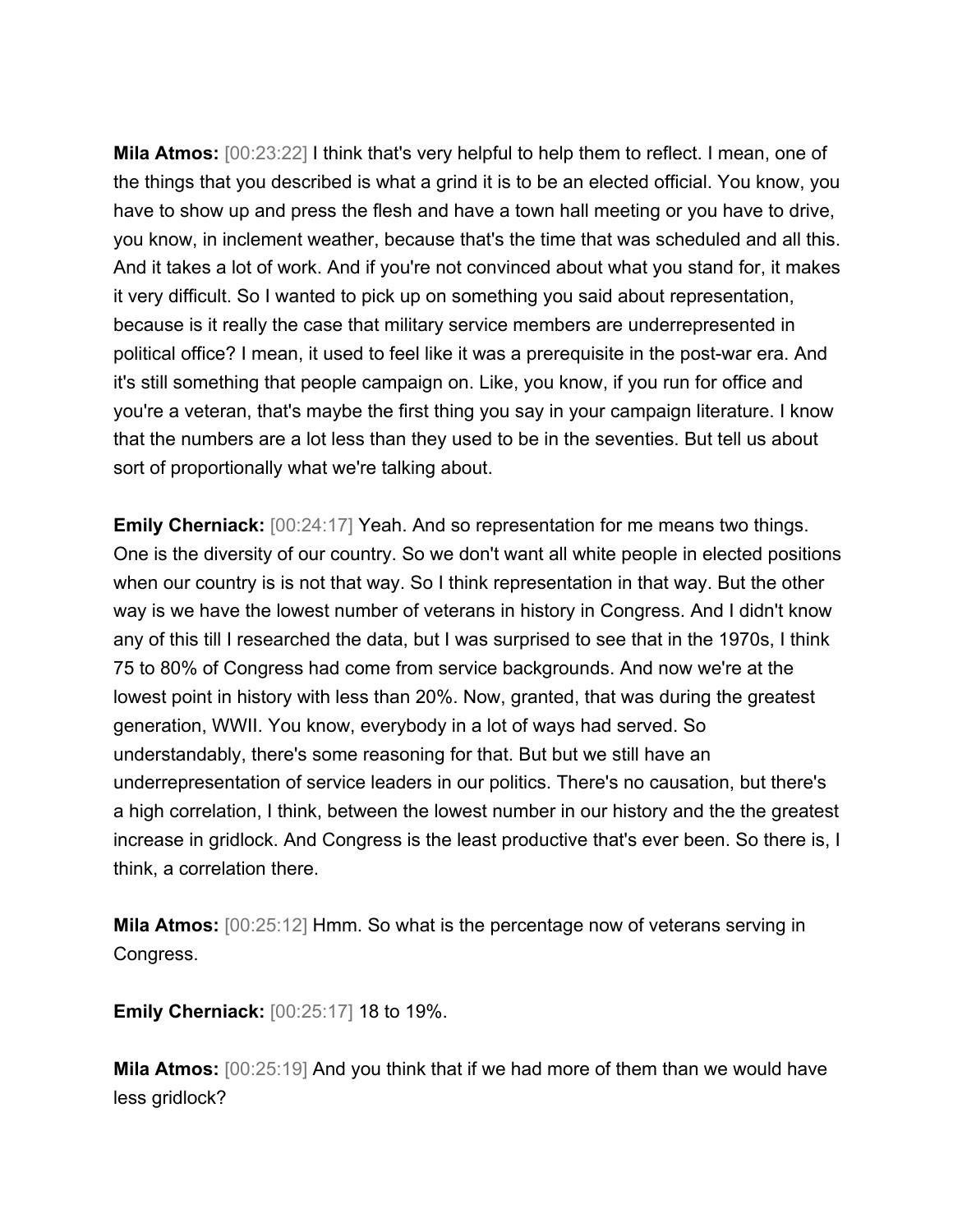**Emily Cherniack:** [00:25:23] I think yeah. I think if we had significantly more of them, they are the ones that are willing to work across the aisle. And we've seen that even the ones that we've elected. They're more bipartisan and that they're willing to get things done and kind of work with others to find compromise. A lot of them talk about, well, they don't agree with issues with all the Republicans. The Democrats will say they find somebody that they agree on one issue that they can work together on and get something done that way. So if we have more people that approach it that way, I think we would be in a better place.

**Mila Atmos:** [00:25:49] Yeah, I agree. If we, if we had more people to approach it that way. But yeah, we just don't. Well, I have a question about sort of, you know, in general service, I totally get your premise that folks with backgrounds in service make better candidates and better elected officials. But I'm also thinking about some of the former service members who participated in the attack on the Capitol on January 6th. And is that something you've thought about? You know, we talk about the positive things, but maybe there are some negative things also about recruiting or about people who are running with a service background.

**Emily Cherniack:** [00:26:23] Yeah. I mean, I think we, obviously we don't support every veteran that runs. I think for us it's really about service is a filter, but it's not, you know, it's not everything. Sorry. That was my three-month old just woke up from his nap. So my, luckily my significant other is home to grab him. So I apologize for the the interruption.

**Mila Atmos:** [00:26:41] Oh, no worries. It's like we're all working from home, so we have these interruptions, children running in the background and your three-month old. Congratulations on your baby.

**Emily Cherniack:** [00:26:49] Thank you. You know, you can look at the military history and it's like the Ku Klux Klan and other things have kind of come out of that, too. So there's a whole history around military that that there's a there's a dark side to that. So I think for us, it's about service as a as a filter. But also then we look at, you know, the core values around integrity, empathy, you know, courage. And so I would say, like the people that ran in the insurrection or in the insurrection are veterans... Like empathy is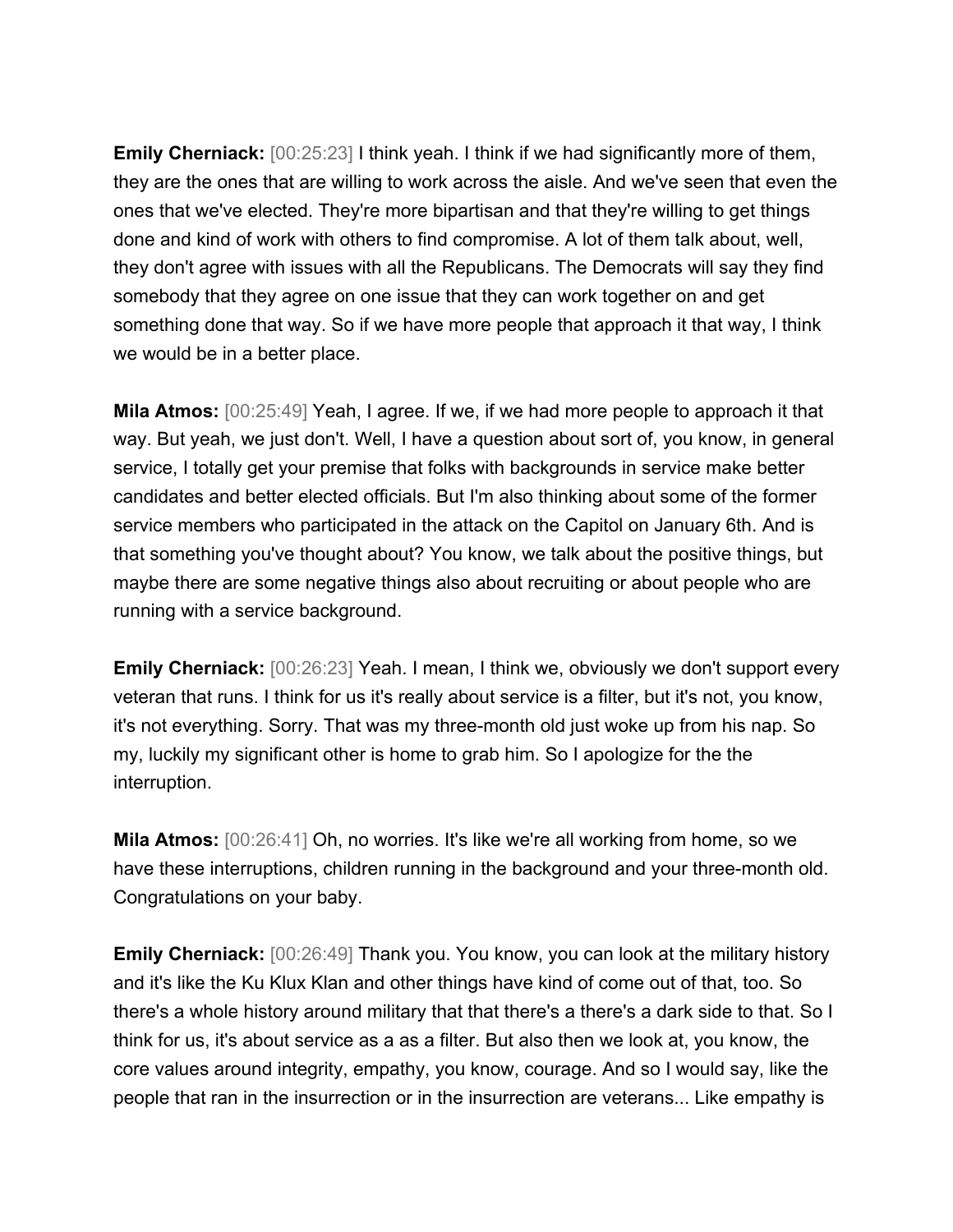probably not a quality they have. Right. And so really, we would filter out people like that. And we have and again, there are people, there are veterans that are elected that we don't support.

**Mila Atmos:** [00:27:24] So to circle back on the January 6th thing in general, under the Trump administration, it was really toxic for I think most people. So have the attacks on Alexander Vindman affected the perception of being in public office specifically for people who used to serve in the military?

**Emily Cherniack:** [00:27:43] It's a huge concern for when we recruit. A lot of people say, I don't want my family -- and it's really interesting to sort of like, I can handle it. I just want my family to be involved. And so, you know, this sort of fear of like my kids being, you know, attacked or my wife or my husband. Right. So I think it's a very real thing. And there are people that we talk to that are just like, I can't put my family through that and I won't do it. And so, unfortunately, you know, it's real and it's it makes people not want to engage in the political process.

**Mila Atmos:** [00:28:11] What is the most successful line of reasoning for service members to agree to run?

**Emily Cherniack:** [00:28:20] It's about the mission and it's about the country. Because a lot of them too are like, it feels really narcissistic. It's all about me. They feel uncomfortable with their name on a sign or a bumper sticker. I had one candidate that she had made signs before she talked to me and it said Team; Together Everyone Achieves More. But her name wasn't anywhere on the sign and I was like, "They have to know who they're voting for. Your name has to be on the sign." So I think that it feels really selfish, narcissistic to run for office to be a candidate. So tying it to a mission of your country needs you. It's a mission to protect our democracy. And actually, if your children look back on history during this time, what are you going to tell them you did? And that's a real motivator for people to say, "I want my children to know that I stepped up and that I fought for this country when it was about to fall apart."

**Mila Atmos:** [00:29:09] Right. Right. Well, you mentioned several times now that it seems narcissistic. Is that your perception or is it really narcissistic to run for office?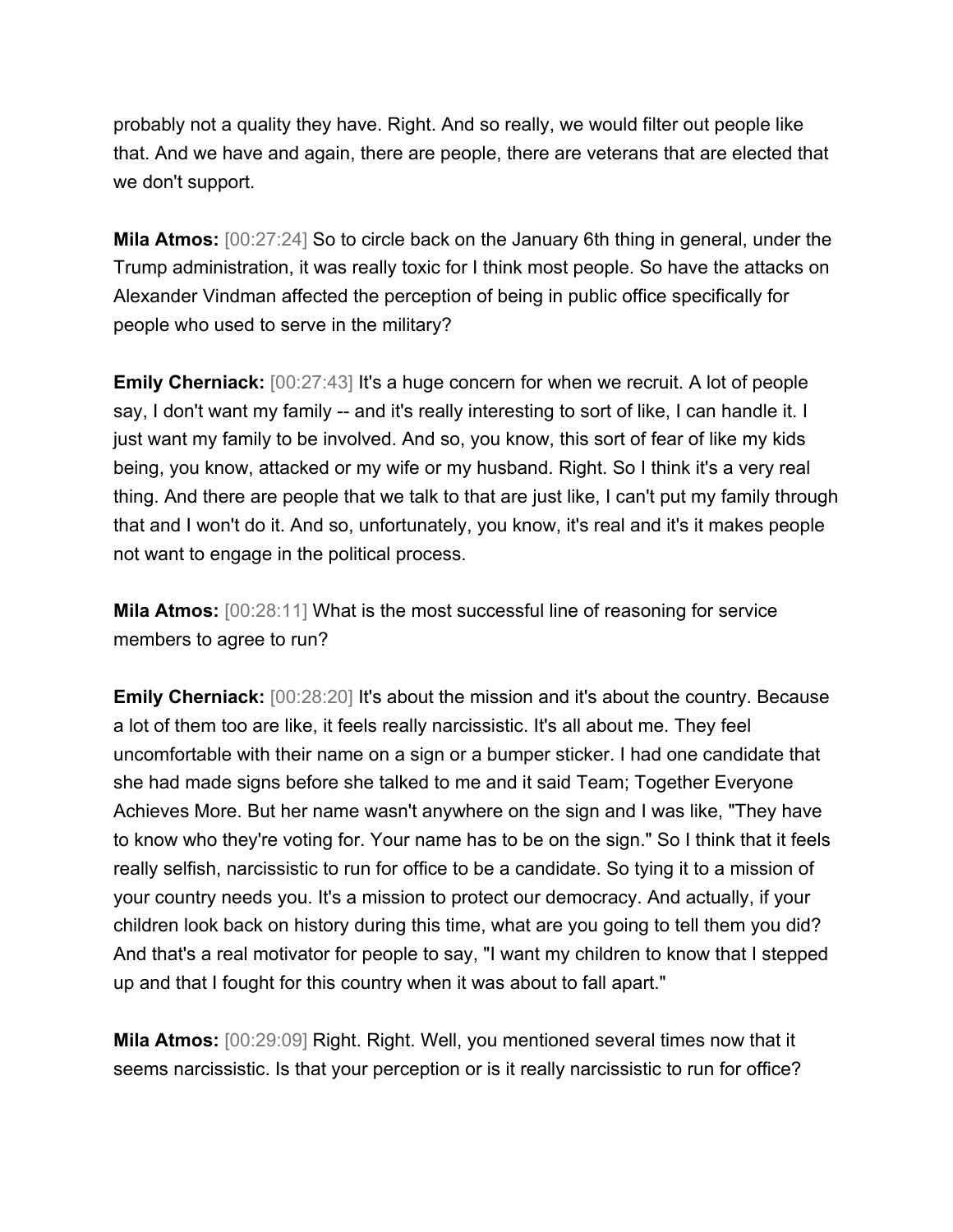**Emily Cherniack:**  $[00:29:18]$  No. I mean, I think the perception is that people who run for office are narcissistic and then hence why we're in the mess that we're in. But it is not, I think at its core, was not narcissistic when this country was founded. I think it was about service to others. And I think I think we've gotten off track. So I do think I understand where people can see that. I used to think that too. So it's convincing people because it does feel a little bit about you. Again, you're like, I'm running. I need you to give me money. My name is on everything and, right. So it feels a little bit like it's all about you. And so getting people to sort of understand that it's a larger mission is really important.

**Mila Atmos:** [00:29:56] Got it. So what are two things that an everyday person can do if they're considering a run for office?

**Emily Cherniack:** [00:30:03] Two things that anyone can do is: one, in your community, in your city, I would go to some meetings. Like there's licensing commissions, there's housing board. I mean, you really could learn a lot by showing up and participating in a local meeting like that. And I think getting involved that way is, is one start. The other is whether you're Republican or Democrat. I would go to a political meeting and you could even go to your, like every state has different sort of laws around elections. But in Massachusetts, like we have a convention. And so I would go and just see what it's like and just sort of understand the dynamics of what that means. And I think it's just really interesting for people to sort of engage because I think a lot of us who do community service and civic service in terms of like we work at soup kitchens. I think the political side is really different and I think kind of getting involved in that, where people are making decisions and voting on laws or voting on policies or supporting candidates is something that we all should at least show up to a space and learn what that's about.

**Mila Atmos:** [00:31:00] So in your mind, what is the biggest misconception people have about running for office or serving in office?

**Emily Cherniack:**  $[00:31:06]$  I think people think it costs like millions of dollars, which I get for Congress. Yes. But there are 500,000 elected positions in this country that you can run for. And running for City council might be a \$7,000 endeavor. State rep, you could knock on every door yourself. Right. And so I just think that's actually more accessible. People think political office, they think Congress and Senate, and they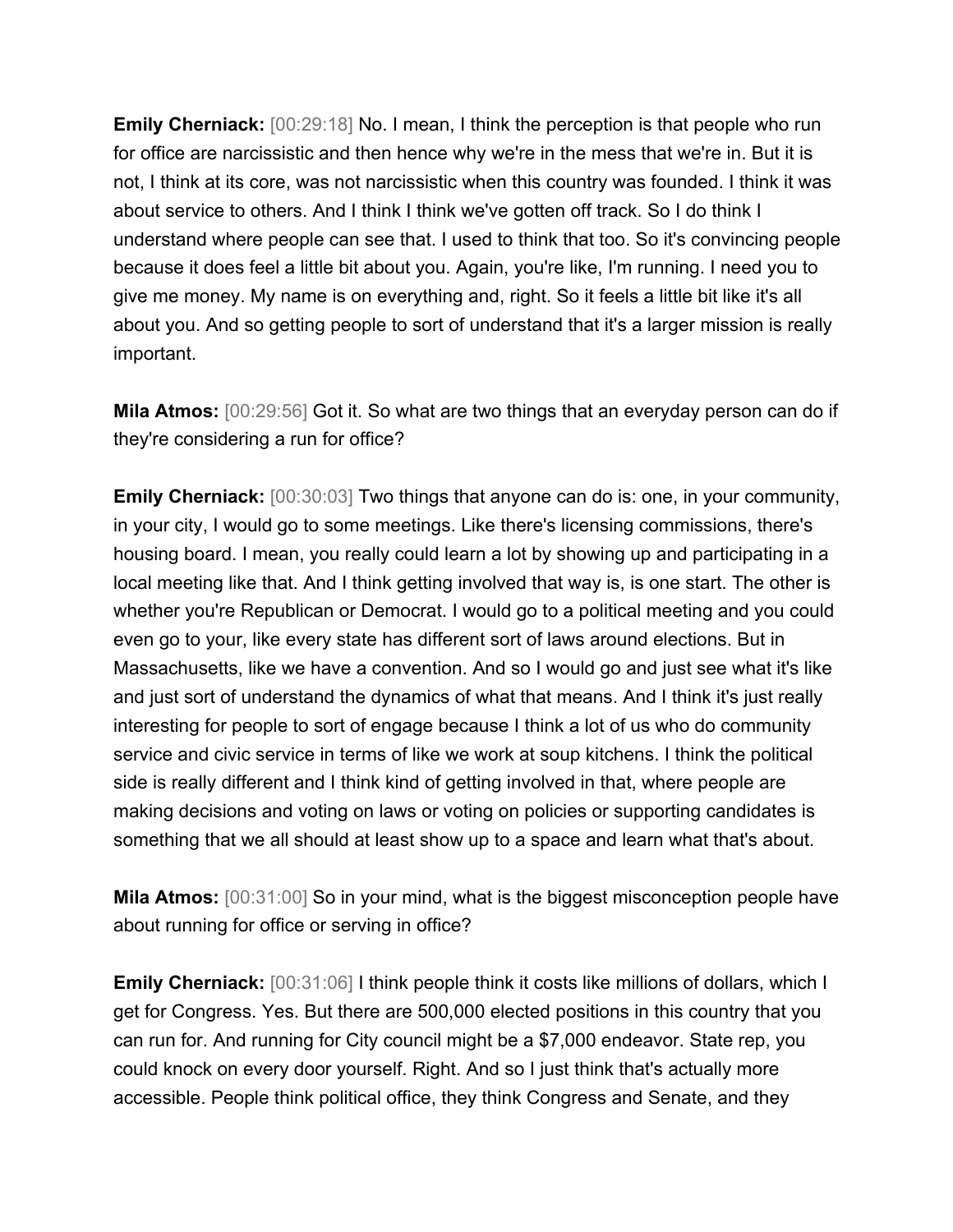actually don't realize that there are a lot of local positions that you could run for and win. And so I think getting people to understand that it's doable, that it's not so scary and out of people's reach.

**Mila Atmos:** [00:31:40] Right. So how many people have you helped get elected? And what's the breakdown between people who are serving in Congress and people are serving in local or state offices?

**Emily Cherniack:** [00:31:50] Yeah. So I think we've helped like almost 500 people run for office over the past several years. 70% are are down ballot, so only 25 to 30% are Congress. So most of our work is actually on the local level and the state level.

**Mila Atmos:** [00:32:05] Oh, that's amazing. That's really good because that's where we need people, right? People forget that that's actually the place where people make decisions about our everyday lives.

**Emily Cherniack:** [00:32:14] And it's also. I mean, Kamala Harris was a district attorney before she was vice president. You know, 20% of Congress were former mayors. 50% of Congress comes from the state legislature. They were former state reps and state senators. 20% were formerly staff members. So there is a real pipeline for political leadership if people want it. And so I think people think like, well, I want to run for Congress. It's like, well, if you actually ran for state rep first and four years later, you could be a member of Congress and you would actually learn a lot and have a foundation to really kind of build from. So yes, it's really important because that's where all the laws are decided on the state legislature, but it's also then a pipeline for higher office, too.

**Mila Atmos:** [00:32:49] So in closing, I have just one more question. Looking into the future, what makes you hopeful?

**Emily Cherniack:** [00:32:55] I'm really hopeful because I get to be around these amazing servant leaders like James Talarico in Texas, who's a state rep who helped lead the walkout when the state reps left Texas to prevent voter suppression laws from passing. David Crowley in Milwaukee, who was the first African American elected county executive in the history of Milwaukee, that was the seat that Scott Walker held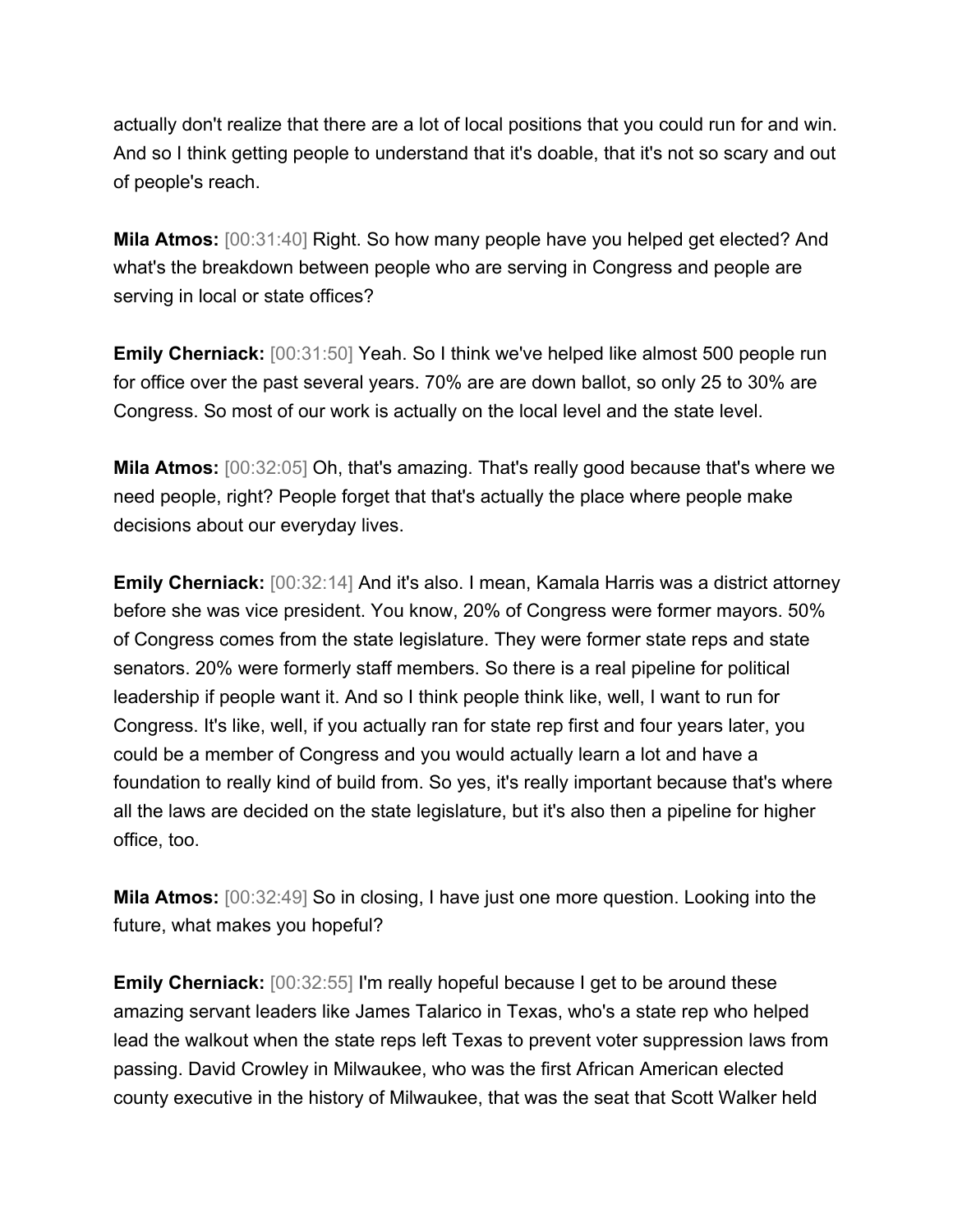before he ran for governor. David, just a year ago, he called racism a public health crisis in Milwaukee and has been really entrepreneur and thinking about how to bring Milwaukee into a place where there's real equity. So I'm just inspired by the work that all these local leaders are doing. And I'm really grateful that we have leaders like Mikie Sherrill and Jason Crow and Seth Moulton and Peter Meijer in Congress, who are really courageous and doing what they can to make Congress better. And we need more of them. They need to be the majority and not the minority. But I'm hopeful because they're all leading. And I think people need to realize that they're coming, that there's a whole generation that's really willing to step up and we're going to get there.

**Mila Atmos:** [00:33:55] Terrific. Those are indeed very hopeful, hopeful statistics and hopefully will be a trend going forward for all of us here in the United States. Thank you for joining us.

**Emily Cherniack:** [00:34:06] Thank you for having me. It's been an honor. I appreciate it.

**Mila Atmos:** [00:34:08] Emily Cherniack is the founder of New Politics. Next time on future hindsight. States are described as the laboratories of democracy but have often been overlooked by national political leadership. David Toscano, a former lawmaker from Virginia with decades in the state house under his belt, joins us to discuss strategies for meaningful cooperation and shoring up our democracy at the state level.

**David Toscano:** [00:34:37] A lot of people do this: They will focus on some local races and they'll focus on the federal, but they'll lose the state altogether. But that's where the lot of the action is. States are making a big difference in people's lives from education and criminal justice, even to climate change and energy issues.

**Mila Atmos:** [00:34:55] You won't want to miss it. On the next episode of Future Hindsight. Looking for more civic engagement content? Follow Future Hindsight on Instagram for special updates, episode clips, and everything in between to help you build your Civic Action Toolkit, find us @futurehindsightpod. And one more thing. Remember, you can find our survey link in the show notes and our newsletter. Thank you for your time and look forward to your thoughts. This episode was produced by Zack Travis and Sara Burningham. Until next time, stay engaged.